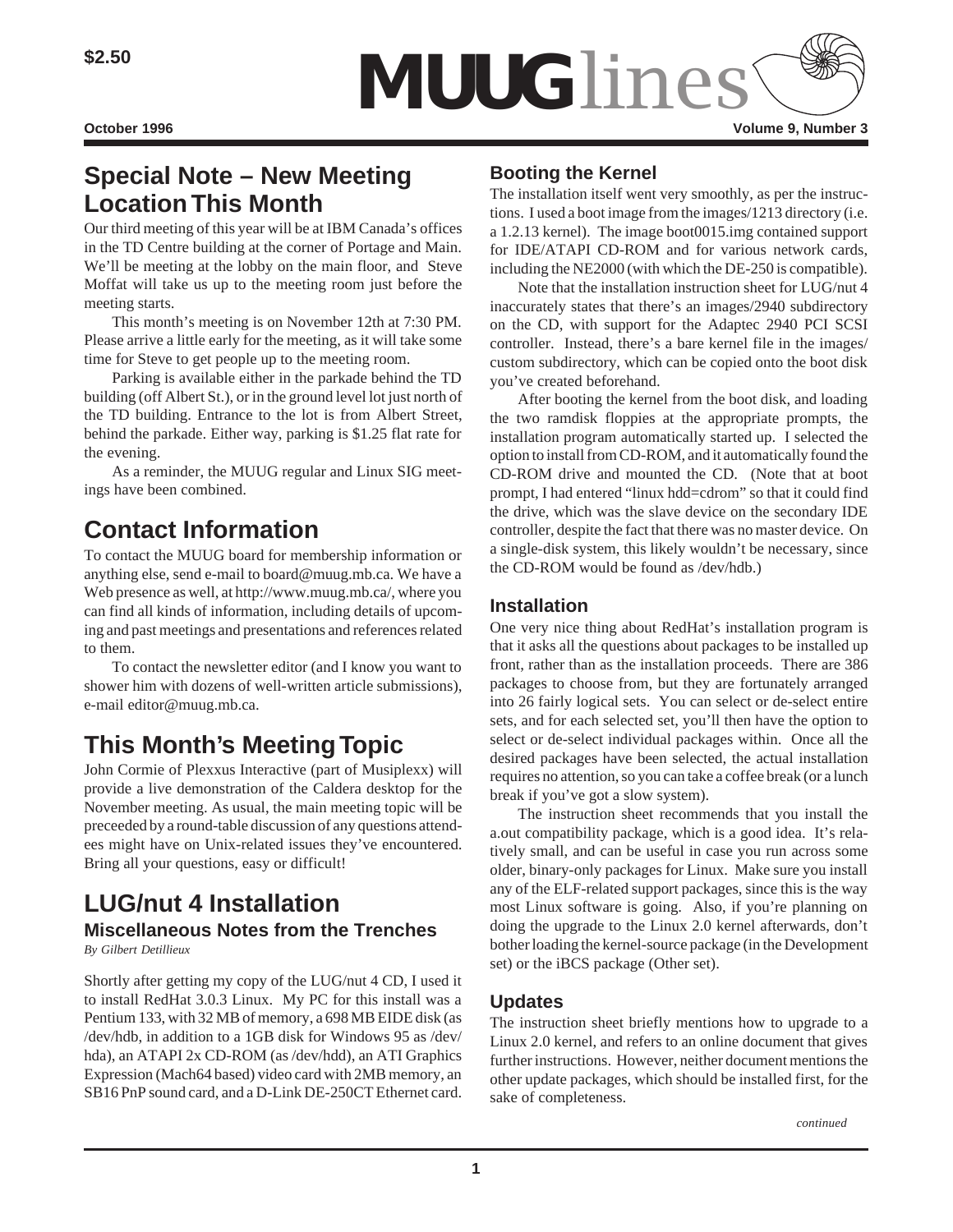#### **Volume 9, Number 3 October 1996**

The CD has an updates/RPMS directory, which contains 19 update packages. After you've booted your installed RedHat Linux system, you can very easily install these using the following two rpm commands:

rpm -Uvh /mnt/cdrom/updates/RPMS/\*.rpm rpm -Uvh /mnt/cdrom/updates/RPMS/NetKit\*.rpm

(Of course, make sure that you've mounted the CD beforehand.) The second rpm command is required since the first one will give a warning and won't install the NetKit-B update, since it requires the portmap update first. After the first command installs the other packages, portmap will have been updated, and the second command should now successfully install NetKit-B.

Of course, if you're not installing a complete system, with network support, you may want to be more selective, and only install the update packages you need.

#### **Upgrading to Linux 2.0**

After doing the above, the upgrade to Linux 2.0 should be easy, and can be boiled down to the one following command:

rpm -Uvh

/mnt/cdrom/updates/2.0-kernel/RPMS/\*.rpm

*[Ed. note: enter this all as one line]* Note that there are 13 update packages here, not 11, as indicated in the doc/ HOW-TO-UPGRADE-TO-2.0.txt file.

After installing the updates, you can go to the /usr/src/linux directory, and build your new kernel. (Check the README file there, as well as the Kernel-HOWTO in the /usr/doc/HOWTO directory, if you're not familiar with the steps involved in building a new kernel.)

A word of caution about the 2.0 kernel: Depending on your hardware, you could encounter serious problems with this kernel, particularly on certain systems with buggy IDE controllers. I happened to hit the jackpot here, and wound up with so much file system damage to my root partition that I decided to reinstall from scratch. This time, I loaded the 2.0.11 kernel source, which I got on the Net, and built my kernel with that. This proved to be more successful.

Note that if you're going to use a 2.0 kernel, you should probably pick up a more recent source on the Net in any case. In addition to many bug fixes, many changes were made since the 2.0.0 release to improve POSIX compliance. I highly recommend going with the 2.0.11 release or later.

### **That Darn D-Link!**

One of the most frustrating problems I came across (second only to the IDE bug, above) had nothing to do with Linux, per se, but only seemed to show up with Linux. My D-Link DE-250, which had been working fine under Windows 95, refused to work with Linux's NE2000 driver. As soon as I'd configure the interface, and try to send a packet out, the whole system would hang completely, requiring a hard reset.

I finally discovered the problem, when I ran D-Link's SETUP250.EXE program, to change the card's configuration. There are a couple settings related to timing. One setting, IO 16 Control, was set to Late rather than Normal. Although the "Late" setting was OK for the Windows 95 driver, it didn't work for Linux, nor did it work for D-Link's own diagnostic in the SETUP250.EXE program (which also hung). After changing the setting to "Normal," both the diagnostic routine and Linux were happy (and so was I)!

So, if you have a D-Link card, make sure you check its setup configuration before you spend a lot of time and effort trying to get it to work with Linux.

#### **Flying at Mach64**

The XFree86 3.1.2 server for the

Mach64, which comes with RedHat 3.0.3, supports many of the older Mach64 based video cards, but not the ATI Graphics Expression. When I tried using it to probe the card, it did find the card and the Mach64 chipset, but failed to identify both the clock and the (built-in) RAMDAC for this particular card. I picked up the latest beta (XFree86 3.1.2G, available at http:// www.XFree86.org/) server for the Mach64, and it worked fine. It knew how to deal with the Expression's clock and built-in RAMDAC.

After that, using xf86config to configure the server for this card and my multi-sync monitor was a breeze. The configuration file that was produced worked almost flawlessly on the first try. The only problem was, ironically, with the 640x480 mode - the server picked the best available scan rate, but it must have been just far enough from the monitor's acceptable tolerances that it couldn't lock onto a stable image. After commenting out some of the "Modeline" commands, both the server and the monitor were able to agree on a stable image at a 60 Hz vertical scan rate. Also, the configuration included an 800x600 mode at 32 bits/pixel, which the card didn't support, so the server simply rejected it. (Removing that mode from the configuration file was trivial, and made the server happy again.)

#### **General Impressions**

The installation of RedHat, in general, was quite easy, and the system seems quite complete and easy to use. For someone more familiar with Slackware, like me, there are some subtle differences in the setup, and it takes a bit of getting used to. Particularly, the configuration of the rc.\* files used by init is more complicated than under Slackware, albeit closer to the standards followed by most System V UNIXes. The default LILO configuration was annoying compared to the more sensible defaults in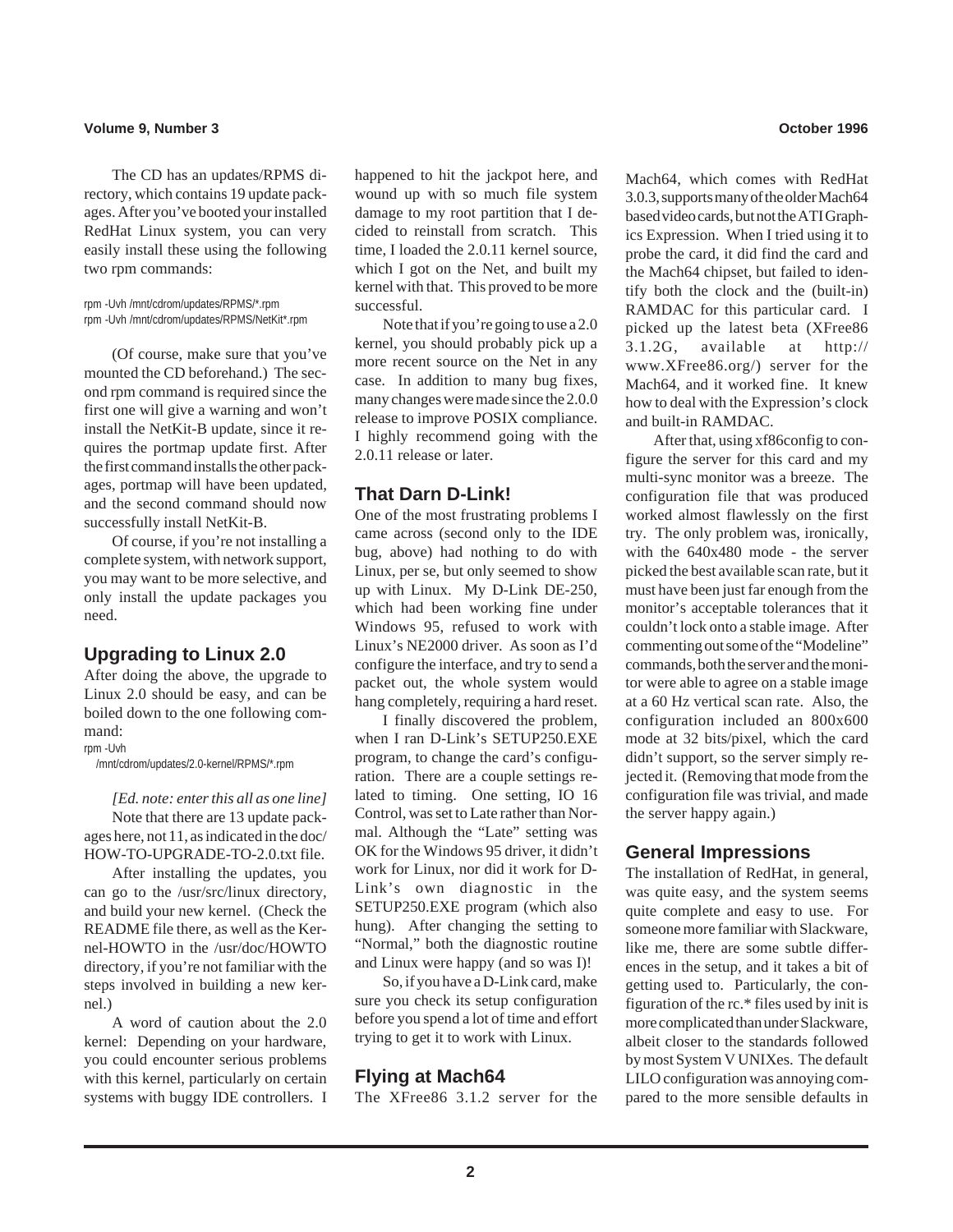#### Slackware.

Basic network configuration was pretty easy, but doing some of the extra stuff, such as configuring the NIS client support, was not obvious and rather poorly documented. (I still haven't configured amd, the auto-mount daemon, which is even more poorly documented than the NIS support.)

Finally, there were a few signs of sloppiness in the setup of the system. Some of the symlinks in /usr, to corresponding directories in /var, were simply missing, which could cause some programs to fail if they use the old path.

The /etc/csh.cshrc file, used by tcsh, contained an error in the setting of the HOSTNAME environment variable, and an even more annoying error in the checking of the TERM variable. The latter resulted in an error message in the output of any rsh command to that host, which caused the rcp command to fail due to a protocol error.

The default /etc/crontab file would periodically truncate several log files once they exceed a certain size, mailing the old content to "root" first. However, if sendmail is not yet correctly configured, you can loose this content. They should either set up a better procedure to "cycle" the log files, or not bother doing anything with them by default.

Overall, the quality of the software was very good, and the installation procedures are improving. Linux is well on its way to becoming the UNIX system for the masses... and you can't argue with the price!

## **Drive Letters Explained**

The following e-mail was sent to Jerry Pournelle, author and Byte columnist, and explains in detail DOS's drive lettering algorithm.

From: Claude Felizardo <claude@ultrapan.west.enterworks.com> Date: Tue, 24 Sep 1996 11:31:28 -0700 (PDT)

Subj: drive letter assignment on PCs (posted with author's permission)

#### Mr. Pournelle,

Just read your Byte column about trying to add a ZIP drive to your system and I think I can explain the problems your are experiencing regarding musical drive letters.

When a PC boots, drive letters are allocated in a very complex but deterministic order. The basic rules are as follows:

1. All primary partitions before any logical partitions

2. IDE before SCSI

3. Loadable drivers last as specified in startup files (ie, config.sys and autoexec.bat)

When the PC boots, the BIOS tries to identify all of the hard drives present to determine which drive to boot from. IDE drives are always scanned first (primary master, primary slave, secondary master, secondary slave) followed by SCSI drives. Because the startup files haven't been read yet, those drives are added later.

If you have more than one SCSI host adapter in your system, the order is determined by the bios on the card(s) usually the card with the lowest address first. Embedded SCSI controllers on the motherboard are generally searched last, depending on motherboard BIOS. SCSI drives on the same string are searched in ascending order according to the device id (and presumably logical unit). Not sure what happens with devices above id=7 since the host adapter is usually at 7.

In the case of removable drives, as I'm sure you know, it depends if there is a cartridge physically present at boot time. As it turns out, as you'll see below, it also depends on how the cartridge was partitioned.

#### **October 1996 Volume 9, Number 3**

Keep in mind that a physical drive can have up to 4 primary partitions, only one of which may be active. Any other primary partitions will not be accessable until the system is rebooted. The extended partition can have any number of logical drives defined.

Once all of the physical drives have been identified the boot record on the first drive is loaded and the code executed. This is where OS/2's Boot Manager or Linux's LILO can be installed to allow the user to decide which OS to boot. DOS (including Win95) can only be booted from a primary partition. OS/ 2 and linux and presumably NT can be booted from any kind of partition, primary or logical.

Once the OS is loaded, it scans the various logical partitions and assigns drive letters depending on what file systems it supports. DOS only understands FAT so it skips any HPFS or EXT2 (linux) partitions. OS/2 will read FAT and HPFS so it will mount what it can see. Linux can read FAT, EXT2 and HPFS but then it's unix which doesn't use drive letters so it has no problems. Also, DOS can only be booted off of the first primary partition.

Once the set of readable partitions has been created, all active primary partitions are assigned a drive letter starting with C: for each physical drive present in the order described above. Logical partitions in the extended (or secondary) partition are skipped during this pass.

Next, all readable logical partitions are assigned drive letters. This is what causes drive letters to seem to skip from drive to drive. At this point, the OS can start to read its startup files (config.sys and autoexec.bat) to load any additional drivers such as CD drives (be it scsi, ide, or otherwise), parallel port drives, network drives, etc.

The order is usually dependent on the order they appear in the startup files but there are usually optional parameters to override this. For example, the "/